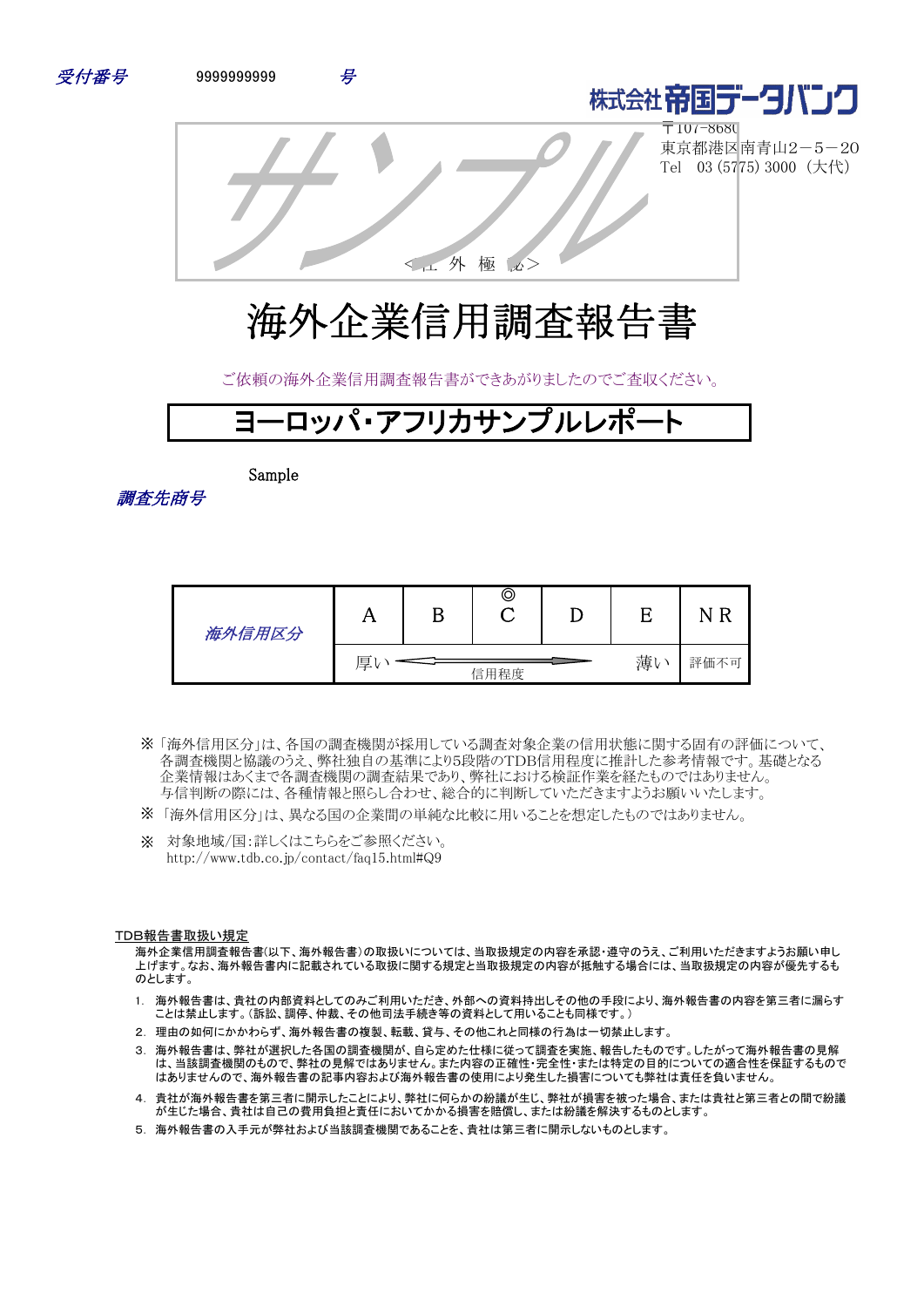## **Credit Report**

Your Reference: ... Date: XX. XX.2015

### **With regard to your request on:**

Company: XYZ Ag Address: XXXXXXX 2, 1234 Klingnau, Switzerland Country: SWITZERLAND Tel No: 41 56 999 99 99

## **XYZ AG**

#### **Operating address:**

XXXXXXX 2, 1234 Klingnau/AG Switzerland/CH

| Telephone:        | 056 9999999          |
|-------------------|----------------------|
| Fax:              | 056 9999999          |
| Web site:         | http://www.XYZ.ch    |
| E-mail:           | info@XYZ.ch          |
| WIN Worldbox No.: | CH0000099999         |
| VAT-No.:          | CHE-999.999.999 MWST |
| $UID-No.$ :       | CHE999999999         |

### **Profile**

| Established:           | 1961                                                                                                       |  |  |
|------------------------|------------------------------------------------------------------------------------------------------------|--|--|
| Line of Business:      | Furniture manufacturing, Retail stores                                                                     |  |  |
| Industry Division:     | Manufacturing, Retail trade                                                                                |  |  |
| Industry-code (NACE):  | Manufacture of other furniture<br>3109                                                                     |  |  |
|                        | Retail sale of furniture, lighting equipment and other household articles in<br>4759<br>specialised stores |  |  |
| Import/Export:         | Export                                                                                                     |  |  |
| Export sales:          | 70,0%                                                                                                      |  |  |
| Quality certification: | <b>ISO 9001</b>                                                                                            |  |  |
|                        | <b>ISO 14001</b>                                                                                           |  |  |
| Banks:                 | unknown                                                                                                    |  |  |

### **Operational Figures**

| Company           |
|-------------------|
| estimated         |
| 20XX              |
| 999               |
| CHF 99,999,999.-- |
|                   |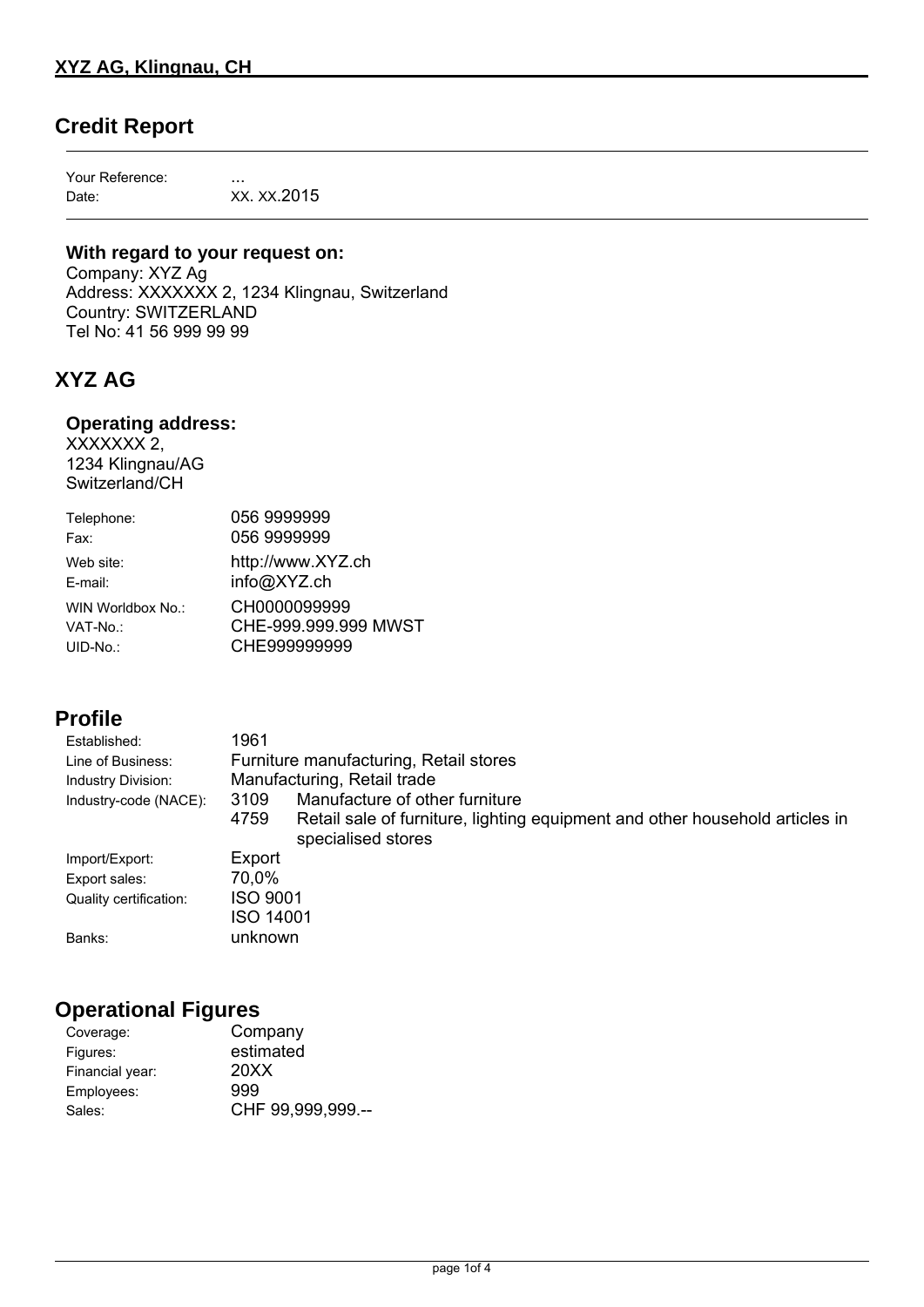### **XYZ AG, Klingnau, CH**

### **Activity**

The business activities are the development, manufacture and production of design furniture and furnishings. The company processes high quality materials and specializes in timeless design made of leather. More than 11,000 pieces of furniture are produced each year and distributed in over 40 countries, such as USA, Russia, Arab countries, China and Brazil. On a production area of 11,000 m2, the company processes around 32,000 m2 of top-quality leather each year.

### **Real Estate**

Real Estate: The company owns buildings.

### **Company Register**

| Company No:<br>Legal form:<br>Registration:<br>Legal status:<br>Responsible Register:<br>History: |                | 999.9.999.999-9 / 99999<br>Company limited by shares<br>01.01.19XX<br>active<br>Handelsregister des Kantons Aargau<br>Date of Statutes: 29.03.1995<br>Date of Incorporation Statutes: 21.12.1994 |  |  |
|---------------------------------------------------------------------------------------------------|----------------|--------------------------------------------------------------------------------------------------------------------------------------------------------------------------------------------------|--|--|
| Entry<br>03.04.19XX                                                                               | <b>Deleted</b> | <b>Name</b><br>XYZ AG<br>03.01.19XX 03.04.1995 XYZ Holding AG                                                                                                                                    |  |  |
| Entry<br>03.01.19XX                                                                               | <b>Deleted</b> | Legal domicile<br>Klingnau, Switzerland                                                                                                                                                          |  |  |
| Entry<br>03.01.19XX                                                                               | <b>Deleted</b> | <b>Address</b><br>XXXXXXX 2, 1234 Klingnau/AG, Switzerland/CH                                                                                                                                    |  |  |
| Entry<br>03.01.19XX                                                                               | <b>Deleted</b> | Capital<br>Share Capital CHF 1,000,000, paidup CHF 1,000,000                                                                                                                                     |  |  |
| Entry<br>03.01.1995                                                                               | <b>Deleted</b> | <b>Capital Structure</b><br>1,000 Registered shares of CHF 1,000.--                                                                                                                              |  |  |

# **Official Administration**

| <b>Title</b> | <b>Name</b>                                 |
|--------------|---------------------------------------------|
| President    | XXXXXX XXXX                                 |
|              | Citizen: Zeglingen, Switzerland             |
|              | Residential address: Solothurn, Switzerland |
|              | joint signature of two                      |
|              | Registered since: 16.04.20XX                |
| Director     | XXXXXX XXXX                                 |
|              | Citizen: Olten, Switzerland                 |
|              | Residential address: Hägendorf, Switzerland |
|              | joint signature of two                      |
|              | Registered since: 16.04.20XX                |
|              |                                             |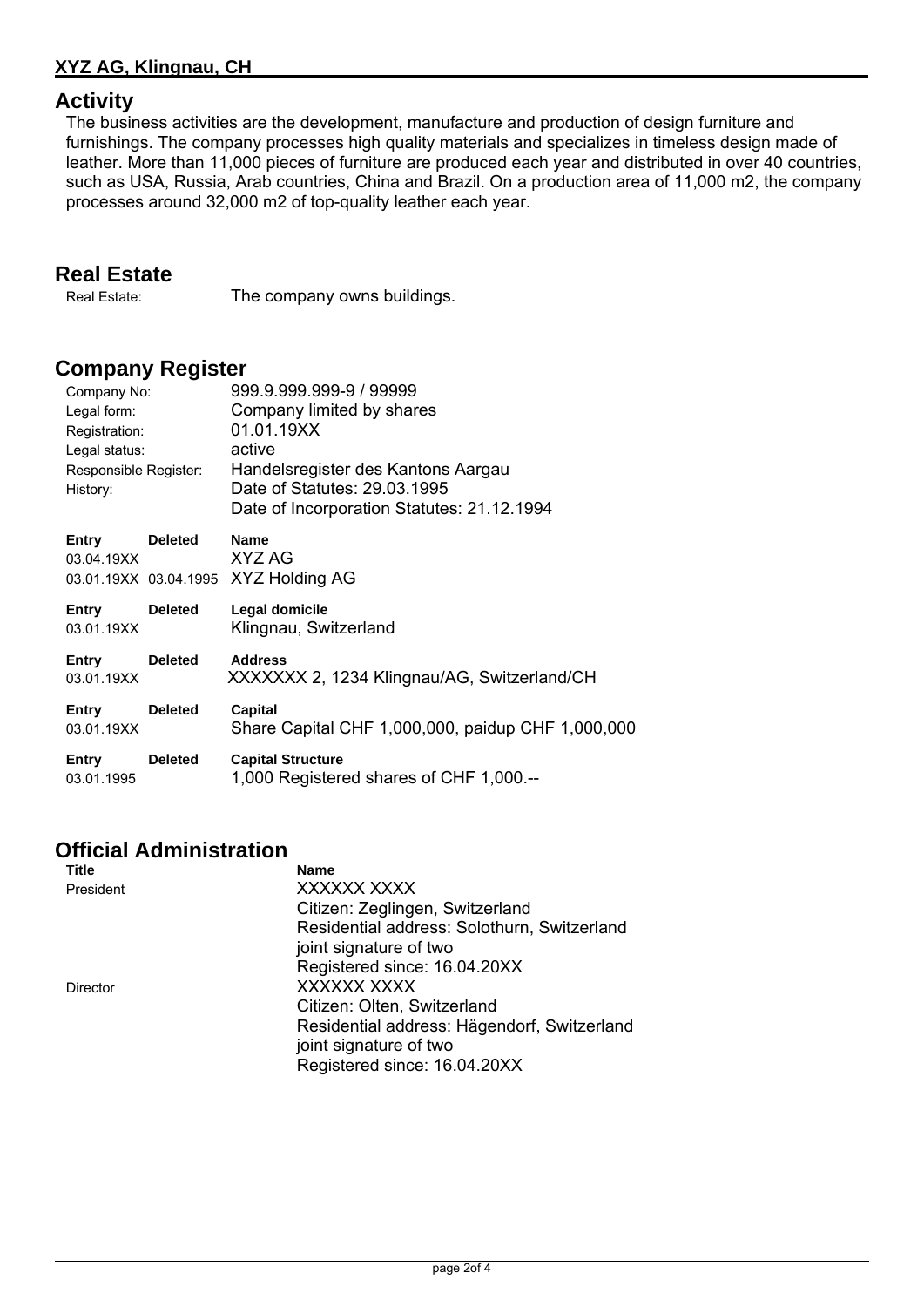| Management                 |                                              |
|----------------------------|----------------------------------------------|
| Title                      | <b>Name</b>                                  |
| Chairman of the management | XXXXXX XXXX                                  |
|                            | Citizen: Meggen, Switzerland                 |
|                            | Residential address: Zürich, Switzerland     |
|                            | joint signature of two                       |
|                            | Registered since: 22.01.20XX                 |
| Member of the management   | XXXXXX XXXX                                  |
|                            | Citizen: Gaiserwald, Switzerland             |
|                            | Residential address: St. Erhard, Switzerland |
|                            | joint signature of two                       |
|                            | Registered since: 22.01.20XX                 |
| Member of the management   | XXXXXX XXXX                                  |
|                            | Citizen: Worben, Switzerland                 |
|                            | Residential address: Lyss, Switzerland       |
|                            | joint signature of two                       |
|                            | Registered since: 16.04.20XX                 |
|                            |                                              |

# **External Positions**

**Name** Auditor XXX Partner AG Residential address: Olten, Switzerland Id: CHE-999.999.999 Registered since: 20.12.20XX

# **Executive board**

Chief Executive Officer XXXXXX XXX

**Name** 

# **Ultimate Parent Company**

Name: XXX Finanz- und Holding-AG City/Country: Olten/SO, Switzerland/CH

## **Owner/-s**

| No. of Owner/-s: |                                                                   |  |  |
|------------------|-------------------------------------------------------------------|--|--|
| Owner:           | The company is domestic owned.                                    |  |  |
| Class:           | 100%                                                              |  |  |
| Type:            | indirect, Group-Level 1                                           |  |  |
| Name:            | XXX Finanz- und Holding-AG                                        |  |  |
| City/Country:    | Olten/SO, Switzerland/CH                                          |  |  |
| Interest:        | 100,00% voting right, 100,00% capital interest (since 18.08.2012) |  |  |
| Class:           | $100\%$                                                           |  |  |
| Type:            | direct, Group-Level 2                                             |  |  |
| Name:            | XXX Holding AG                                                    |  |  |
| City/Country:    | Olten/SO, Switzerland/CH                                          |  |  |
| Interest:        | 100,00% voting right, 100,00% capital interest (since 18.08.2012) |  |  |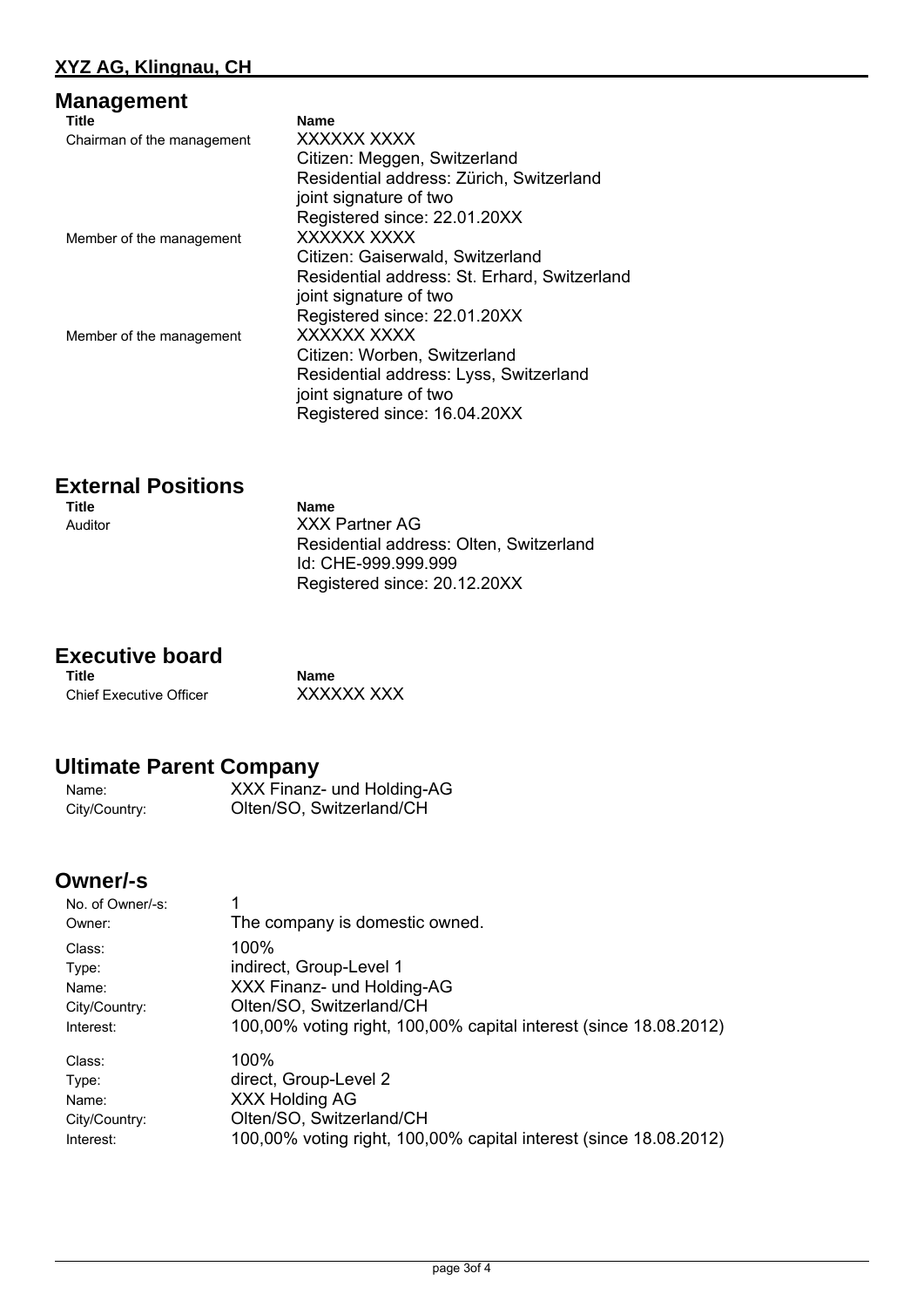#### **Investments**

| Class:        | 50-100%                                                         |
|---------------|-----------------------------------------------------------------|
| Name:         | XXXXXXONA SILVESTRI, spol. s r.o.                               |
| City/Country: | Česká Skalice, Czech/CZ                                         |
| Interest:     | 51,00% voting right, 51,00% capital interest (since 15.02.1994) |

### **Financials**

Balance sheet publication: The subject company does not publish balance sheet or turnover figures.

### **Legal Actions**

| <b>Control date</b> | Year | No. | <b>Amount CHF</b> | <b>Status</b>               |
|---------------------|------|-----|-------------------|-----------------------------|
| 27.05.2014          | 2014 | 4   | $78,141--$        | Closed legal actions        |
| 31.12.2013          | 2013 |     |                   | 9,262.-- Paid legal actions |
| 31.12.2012          | 2012 | 6   | $231,543-$        | Closed legal actions        |
| 31.12.2012          | 2012 |     | $228 -$           | Paid legal actions          |
| 31.12.2003          | 2003 | 0   |                   | Legal actions               |
|                     |      |     |                   |                             |

Official bankruptcy reports:

No bankruptcy publications available on the subject.

An updated legal action check is only available against proof of interest. e.g. a copy of an enquiry letter, and order or invoice relating to the subject company.

### **Sanctions List**

The company is not listed in the WorldCompliance database.

### **Remarks**

Debt collection case: MAY 2014: CHF 999.99

### **Credit Information**

| <b>Financial Statements:</b> | The company does not disclose any financial statements. Third parties are not<br>permitted any insight into the financial affairs. It is therefore difficult to make a proper<br>assessment of the actual situation. |  |
|------------------------------|----------------------------------------------------------------------------------------------------------------------------------------------------------------------------------------------------------------------|--|
| Rating:                      | XX/20                                                                                                                                                                                                                |  |
| <b>Financial Situation:</b>  | The financial situation is in order.                                                                                                                                                                                 |  |
| Payment experiences:         | Payments are made with arranged conditions.                                                                                                                                                                          |  |
| Maximum Credit:              | CHF 999,999.--                                                                                                                                                                                                       |  |

This report is furnished by Worldbox Business Intelligence in STRICT CONFIDENCE at your request for your exclusive use as an aid in determining the advisability of granting credit or insurance, and for no other purpose. Worldbox Business Intelligence does not guarantee the correctness of this report and shall not be liable for any loss or injury caused by the neglect or other act or failure to act on the part of said company and/or its agents in proceeding, collecting or communicating any information.

\*\*\* End of Report \*\*\*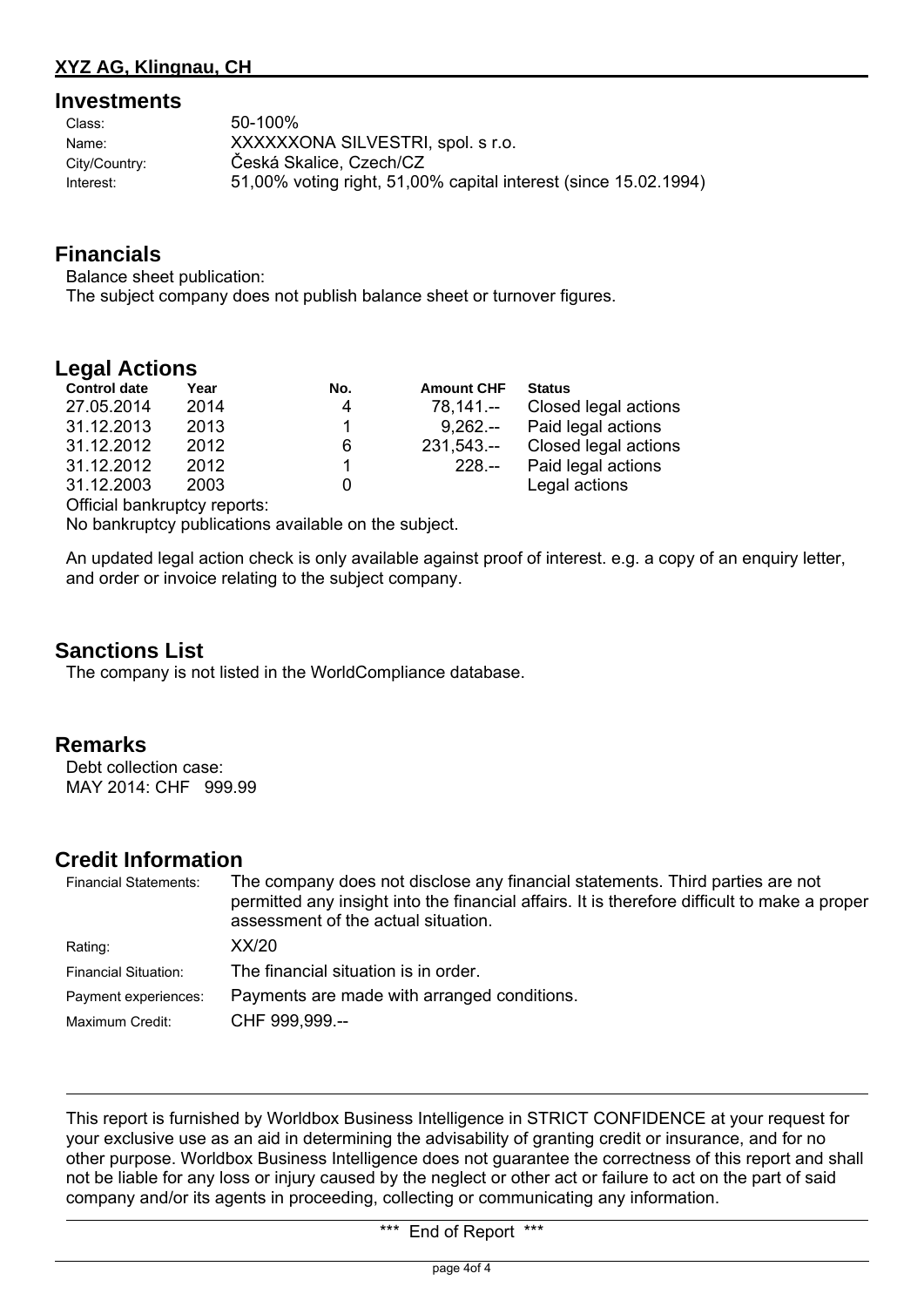

# **International Ratings**

| <b>RATING:</b><br><b>GRADES FROM</b><br><b>X TO 20</b> | <b>ASSOCIATED LEVEL OF</b><br><b>RISK</b>                | <b>EXPLANATIONS</b>                                                                                                                                                                                                                                                       |
|--------------------------------------------------------|----------------------------------------------------------|---------------------------------------------------------------------------------------------------------------------------------------------------------------------------------------------------------------------------------------------------------------------------|
| X                                                      | Risk rating not possible                                 | Business not registered - general information available<br>and unable to verify information<br>Official verification could not be determined, contact<br>could not be established or not enough information for<br>a credit rating                                        |
| 0                                                      |                                                          | The company no longer exists, it is declared inactive, it<br>is revoked or dissolved, or merged into another<br>company,                                                                                                                                                  |
| $1 - 2$                                                | <b>Extremely High</b><br>transactions not<br>recommended | The company is in bankruptcy or in liquidation or.<br>Chapter 7 or equivalent                                                                                                                                                                                             |
| 3                                                      | <b>Extremely High</b>                                    | The company is in receivership or Chapter 11, or<br>equivalent. (could proceed to liquidation or recover)                                                                                                                                                                 |
| $4 - 5$                                                | Very high                                                | Many incidents of delayed payments, legal actions<br>registered major difficulties with partners, bad financial<br>ratios.                                                                                                                                                |
| 6                                                      | High                                                     | Weak financial and commercial structure, many<br>irregularities of payments, poor reputation and other<br>cross references, like debt collection.                                                                                                                         |
| 7                                                      | Moderate                                                 | Weak financial structure, no credit history, no payment<br>experiences,<br><b>OR</b><br>Company is suspended by the Register for non<br>payment of taxes/fees - but still trading, no negative<br>(which is the case in offshore registrations including<br>Delaware USA) |
| 8                                                      | Monitor the evolution                                    | Emerging from bankruptcy or a Chapter 11 or<br>equivalent                                                                                                                                                                                                                 |
| 9                                                      | Monitor the evolution                                    | Weak financial structure, low credit history, some<br>payment irregularities, or young company (less than 18<br>months)                                                                                                                                                   |

**Worldbox Business Intelligence**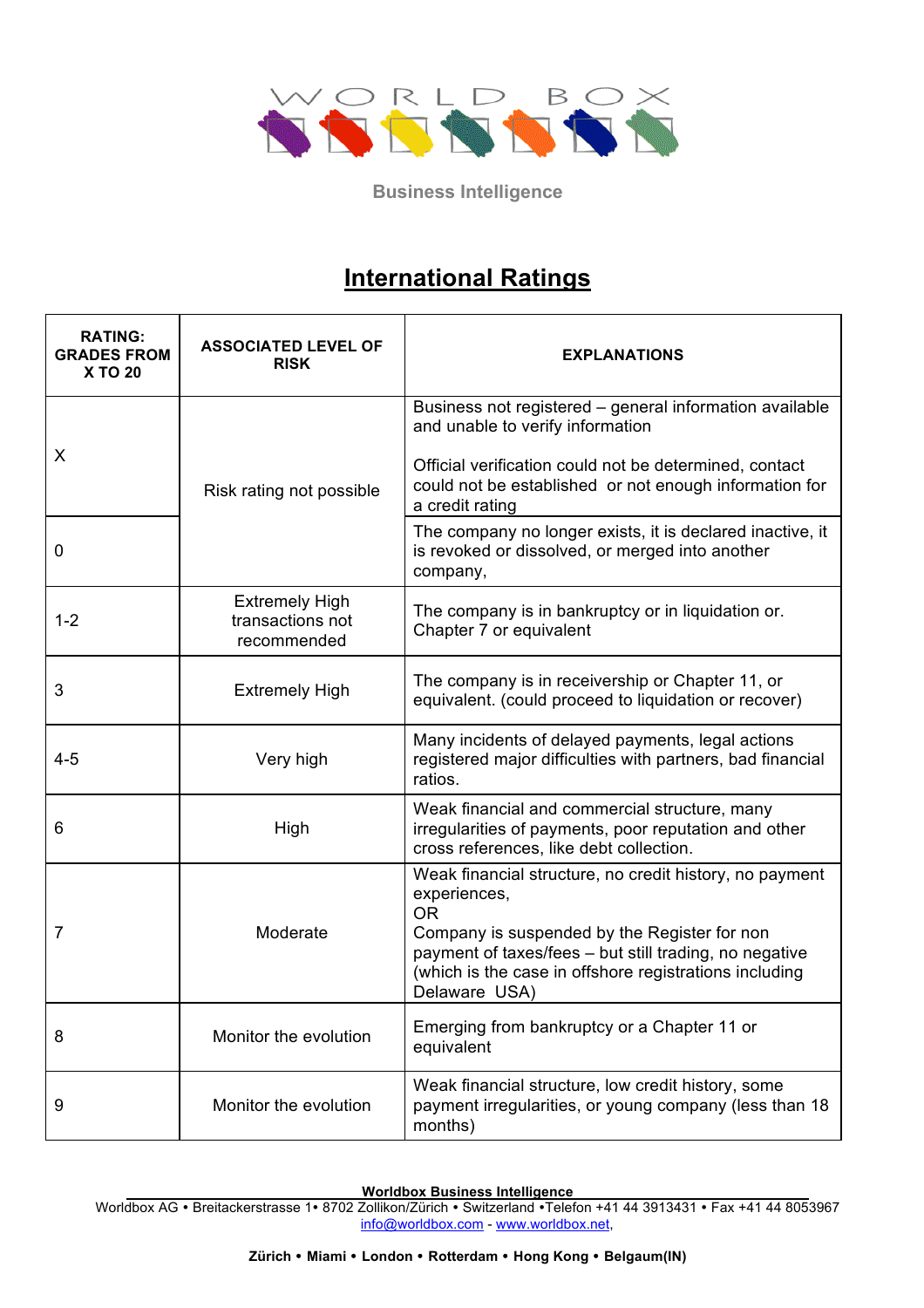

| 10        | Acceptable | Stable commercial structure, no financials, no credit<br>history, no negative.<br>OR in the case of -<br>Domicile companies (no local activity) etc. No negative                                                               |
|-----------|------------|--------------------------------------------------------------------------------------------------------------------------------------------------------------------------------------------------------------------------------|
| 11        | low        | Stable financial and commercial structure, low credit<br>history, no negative.                                                                                                                                                 |
| 12        | Low        | Good financial ratios (where available) indebtedness<br>controlled, no legal actions or debt collection, the<br>activity of the company is developing in regular<br>manner.                                                    |
| $13 - 14$ | Very Low   | The company has good credit history, no legal actions<br>or debt collection and good financial and commercial<br>structure, indebtedness is controlled, profitable,<br>payments are regular.                                   |
| 15-16-17  | Minimum    | Very good financial and commercial structure, the<br>company is well regarded by its trade partners, Or/also<br>the company is part of a large strong group, the<br>company has good solvency and can meet its<br>obligations. |
| 18-19-20  | Nil        | Minimum risk; solid financial structure.                                                                                                                                                                                       |

### **Important Comments to the WORLDBOX International Rating System**

The Worldbox International Rating System applies for all businesses, regardless of legal form and location. We have been able to develop and enhance over the years a system which makes it possible to analyse companies in both developed and emerging markets such as Africa, South America, Asia and the Middle East where often financial statements are not available.

In using this international rating system it is important to respect the fact that one is considering both developed markets, (with adequate financial information and indicators being available to make calculated decisions), and developing markets where very little factual information is available, yet there exist soft factors that make it possible to assess a business. We take into account many factors, including, the legal status, the period of time the company has existed, positive and negative information on directors and payment experiences, as well as the existence of no negative information, reports in the local press, general market conditions, etc.

For offshore jurisdictions where little or no information is available, other than the fact a business is registered, the linkages of ownership and reputation of the owners plays a key

**Worldbox Business Intelligence**

Worldbox AG · Breitackerstrasse 1 · 8702 Zollikon/Zürich · Switzerland · Telefon +41 44 3913431 · Fax +41 44 8053967 info@worldbox.com - www.worldbox.net,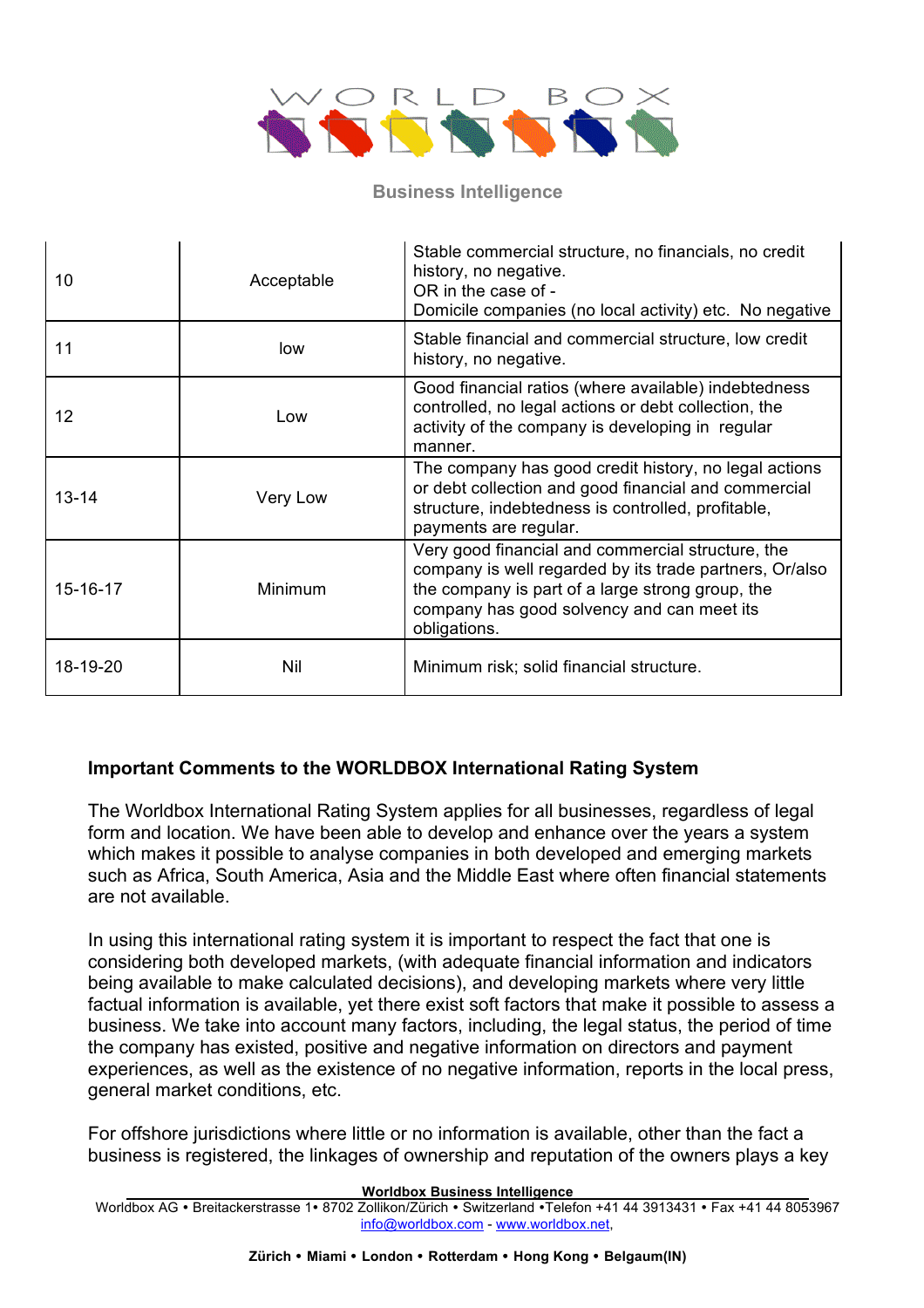

role in assessing the ratings. In the knowledge area of relations we invest heavily in research.

Even in the world's most difficult markets and economies businesses exist and thrive, where the developed world's rules of measurement are difficult to apply, alternatives do exist, and in setting this structure WORLDBOX has adopted a fair and balanced measurement process that covers the world through a unique single rating approach.

**Worldbox Business Intelligence**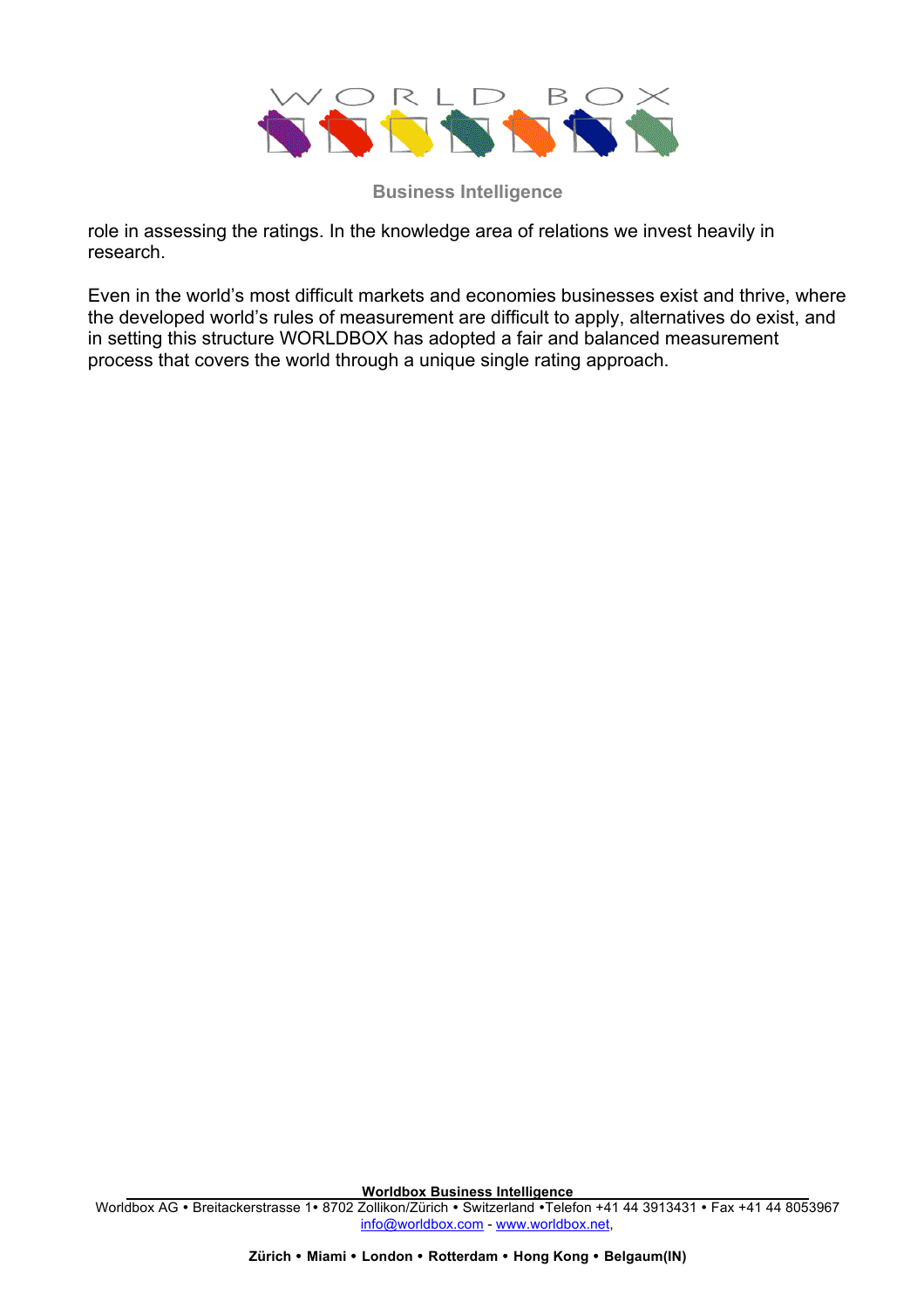

# **International Ratings** 国際的格付

| 格付<br>(X~20)   | リスクレベル            | 解説                                                                                                                                                 |
|----------------|-------------------|----------------------------------------------------------------------------------------------------------------------------------------------------|
| X              | リスク格付不能           | 事業未登記-一般的情報は入手可能ながら情報の検証は不<br>能である。<br>公的証明の識別不能、連絡方法の識別不能、または格付に<br>要する情報が不十分である。                                                                 |
| $\Omega$       |                   | 会社はもはや存在しない。営業停止発表済、取消済、<br>解散済、または他企業への合併済。                                                                                                       |
| $1 - 2$        | 極めて高額の取引は<br>推奨不能 | 破産、清算中、チャプター7(倒産法第7章)の手続中、<br>またはこれらに相当する状態。                                                                                                       |
| 3              | 極めて高い             | 管財人管理下、チャプター11 (倒産法第11章)の手続中、<br>またはこれらに相当する状態。(清算または会社再建手続<br>に進む可能性あり)                                                                           |
| $4 - 5$        | 非常に高い             | 支払遅延、法的手続に関する多数の事案あり。パートナー<br>に関する重大な問題、弱い財務比率。                                                                                                    |
| 6              | 高い                | 弱い財務/商業構造、多数の不規則支払、悪い世評。その他<br>債務回収などのクロスリファレンス。                                                                                                   |
| $\overline{7}$ | 中程度               | 弱い財務構造、信用履歴なし、支払履歴なし。<br>または、<br>税金/料金の不払を理由として、登記当局による営業停止<br>手続がなされているが、依然として商取引を継続している。<br>ネガティブなし。<br>(以上は米国Delaware(デラウェア)州を含むオフショア<br>登記の場合) |
| 8              | 今後の展開を監視          | 破産、チャプター11(倒産法第11章)手続またはこれらに<br>相当する状態からの回復。                                                                                                       |
| 9              | 今後の展開を監視          | 弱い財務構造、低い信用履歴、数件の不規則支払履歴、<br>または業歴の短い企業 (18か月未満)。                                                                                                  |

**Worldbox Business Intelligence**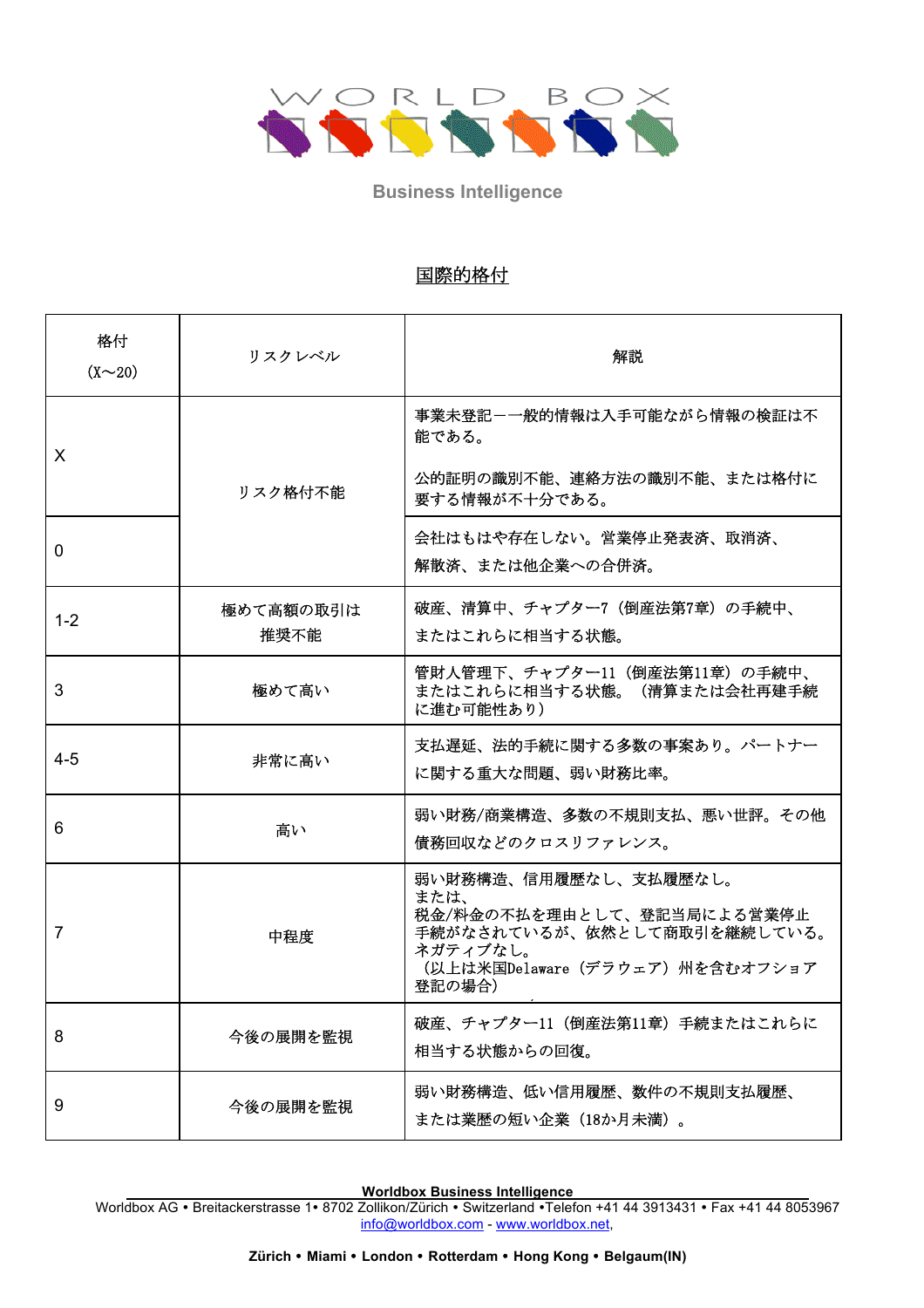

| 10             | 許容範囲  | 安定した商業構造、財務関連情報なし、信用履歴なし、ネ<br>ガティブなし。<br>または、国内登記を行っているが国内での事業活動が一切<br>ない企業など。ネガティブなし。 |
|----------------|-------|----------------------------------------------------------------------------------------|
| 11             | 低い    | 安定的な財務/商業構造、低い信用履歴、ネガティブなし。                                                            |
| 12             | 低い    | 良好な財務比率(ある場合)、負債は履行可能範囲内に制<br>御、法的手続または債権回収履歴なし。事業活動は通常の<br>様式にて発展している。                |
| $13 - 14$      | 非常に低い | 良好な信用履歴、法的手続または債権回収履歴なし、良好<br>な財務/商業構造、負債は履行可能範囲内に制御、収益性あ<br>り、支払は定常。                  |
| $15 - 16 - 17$ | 最小    | 非常に良好な財務/商業構造、取引パートナーからの高評価<br>を得ている。または大規模な有力グループの傘下企業であ<br>る。支払能力は良好、債務履行能力を有する。     |
| 18-19-20       | なし    | 最小リスク;強固な財務構造。                                                                         |

**WORLDBOX(ワールドボックス)国際格付システムに関する重要情報** 

The Worldbox International Rating System applies for all businesses, regardless of legal Worldbox(ワールドボックス)国際格付システムは法人形態および所在地にかかわりなくすべての企業を対<br>-象とし適用される。先進国市場に存在する企業、ならびに財務諸表の入手が不能であることが多いアフリ カ、南米、アジアおよび中東などの新興市場に存在する企業の双方について、その分析を可能とするシステ ムの開発および強化を長期間にわたる取組により弊社は実現した。

 $\mathcal{L}$ in this international rational rational rational rational respect to  $\mathcal{L}$  . The fact that one is international rational rational rational rational rational rational rational rational rational rational rational 先進国市場(計算に基づく判断を可能とする適切な財務関連情報および指標が入手可能である)、および事<br>-実に基づく入手可能な情報が極めて少ないながら事業の評価を可能とする周辺情報の存在はある途上国市<mark>場</mark> の双方を対象としてこのシステムは判定を行うものであるという事実を、この国際格付システムの使用に際 し勘案することが重要である。弊社は多岐にわたる要素を考慮に入れており、これには法的現状、会社設立 後の営業年数、取締役および支払履歴に関するポジティブおよびネガティブな情報、ネガティブな情報が存 experiences, as well as the existence of no negative information, reproduced in the local press, reports in th<br>http://www.assimultan.com/herein/www.assimultan.com/herein/www.assimultan.com/herein/www.assimultan.com/herein 在しないこと、現地の報道機関による報告情報、一般的な市場状態などが含まれる。<br>-

入手可能な情報がわずかであるか全くないオフショア法域設立企業については、事業が登記済であるという 事実のほか、所有権に関する関係性および所有者に対する世評が格付評価において中心的な役割を

**Worldbox Business Intelligence**

Worldbox AG • Breitackerstrasse 1• 8702 Zollikon/Zürich • Switzerland • Telefon +41 44 3913431 • Fax +41 44 8053967 info@worldbox.com - www.worldbox.net,